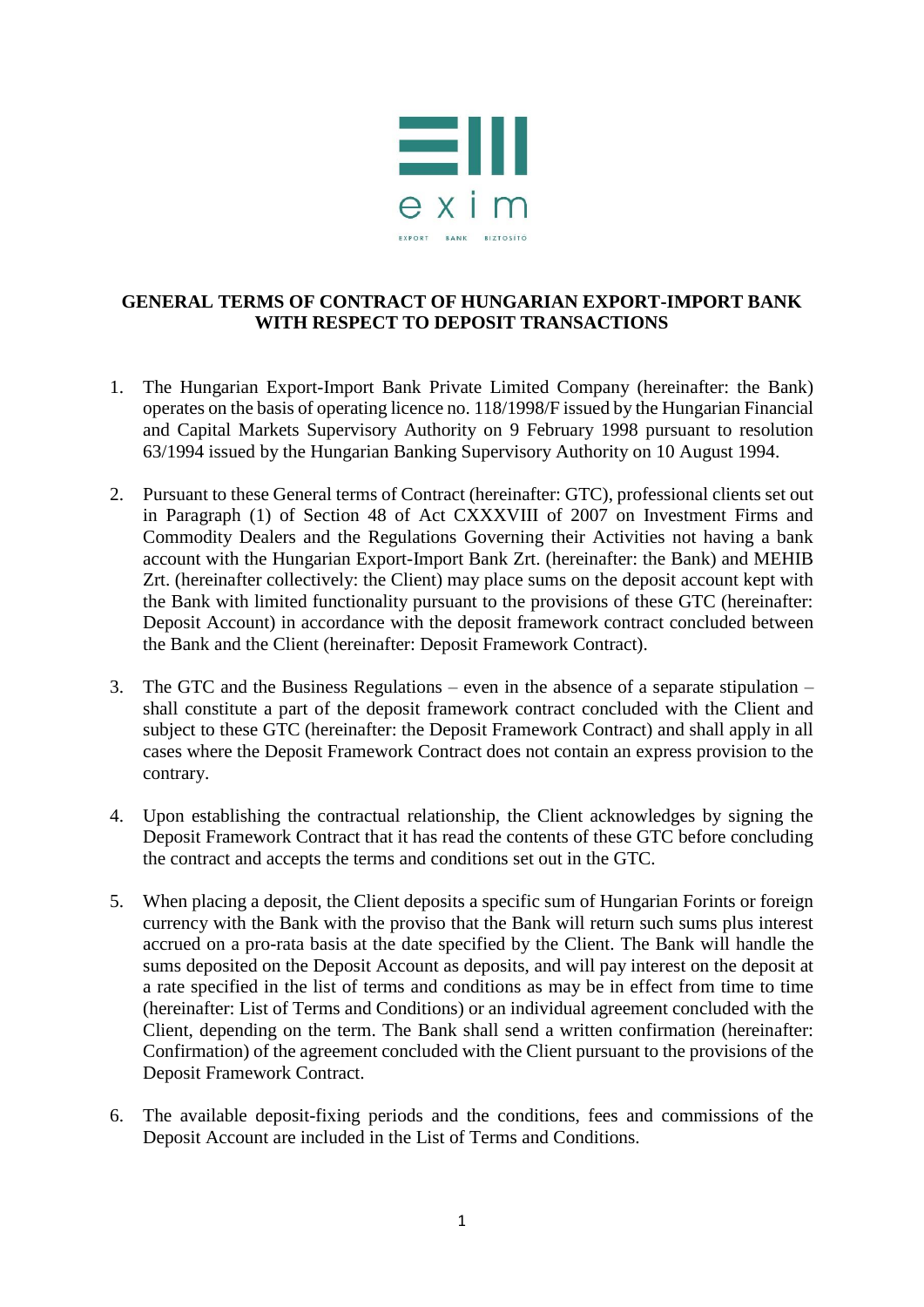- 7. The Bank opens and maintains a Deposit Account for the Client based on the Deposit Framework Contract. On the Deposit Account, the Client may deposit sums in Hungarian Forints (HUF), Euros (EUR), American dollars (USD) and other foreign currencies specified in the List of Terms and Conditions. The Client may dispose over the deposit via a duly authorised representative vested with signature rights, in a manner specified in the Deposit Framework Contract.
- 8. The time of placing the deposit shall be the time specified in the Confirmation, provided that the necessary coverage is available on the Deposit Account. If the Client initiates a transfer to the Deposit Account without giving a deposit order beforehand to the Bank, the Bank will transfer the entire sum subject to such transfer back to the bank account from which it was sent. The first day of calculating the interest due on the deposited sums shall be the date of depositing, while the last day shall be the calendar day preceding the maturity of the deposit. In the absence of an agreement to the contrary, the interest calculated on the deposit shall be paid out together with the principal amount after maturity.
- 9. If the Client extends the deposit-fixing period, the thus modified deposit-fixing period shall commence from the modified date. In this case, the Bank reserves the right to adjust the interest rate payable on the deposit. The Bank shall inform the Client of such fact and the new interest rate immediately in writing, by sending the Confirmation.
- 10. The rate of the deposit interest with the exception set out in point 9 –shall be equal to the interest rate valid on the day of fixing of the deposit, for the entire term of the deposit, which may not be unilaterally modified by the Bank before the deposit matures. The Bank calculates the interest payable on deposits as follows:

## Interest = amount of deposit x interest rate  $(\%)$  x number of calendar days in the depositfixing period

360

When calculating the average interest the Bank applies the following calculation method:

Average interest =  $\underline{Sum}_{(i=1 \text{ to } n}$ <sup>[1]</sup>) (interest rate<sub>i</sub> \* number of days of validity period of the interest rate<sub>i</sub>) number of calendar days in the given period

For the calculation of the annual equivalent rate (AER), the Bank applies the following formula if the term remaining until maturity is less than 365 days:

Fixed deposit 
$$
= \sum_{i=1}^{n} \frac{(k + bvi)}{1 + r \times (t_i / 365)}
$$

For the calculation of the AER, the Bank must apply the following formula, if the term remaining until maturity is less than 365 days:

 $\overline{a}$ 

 $[1]$ where n = the number of interest rate changes in the given period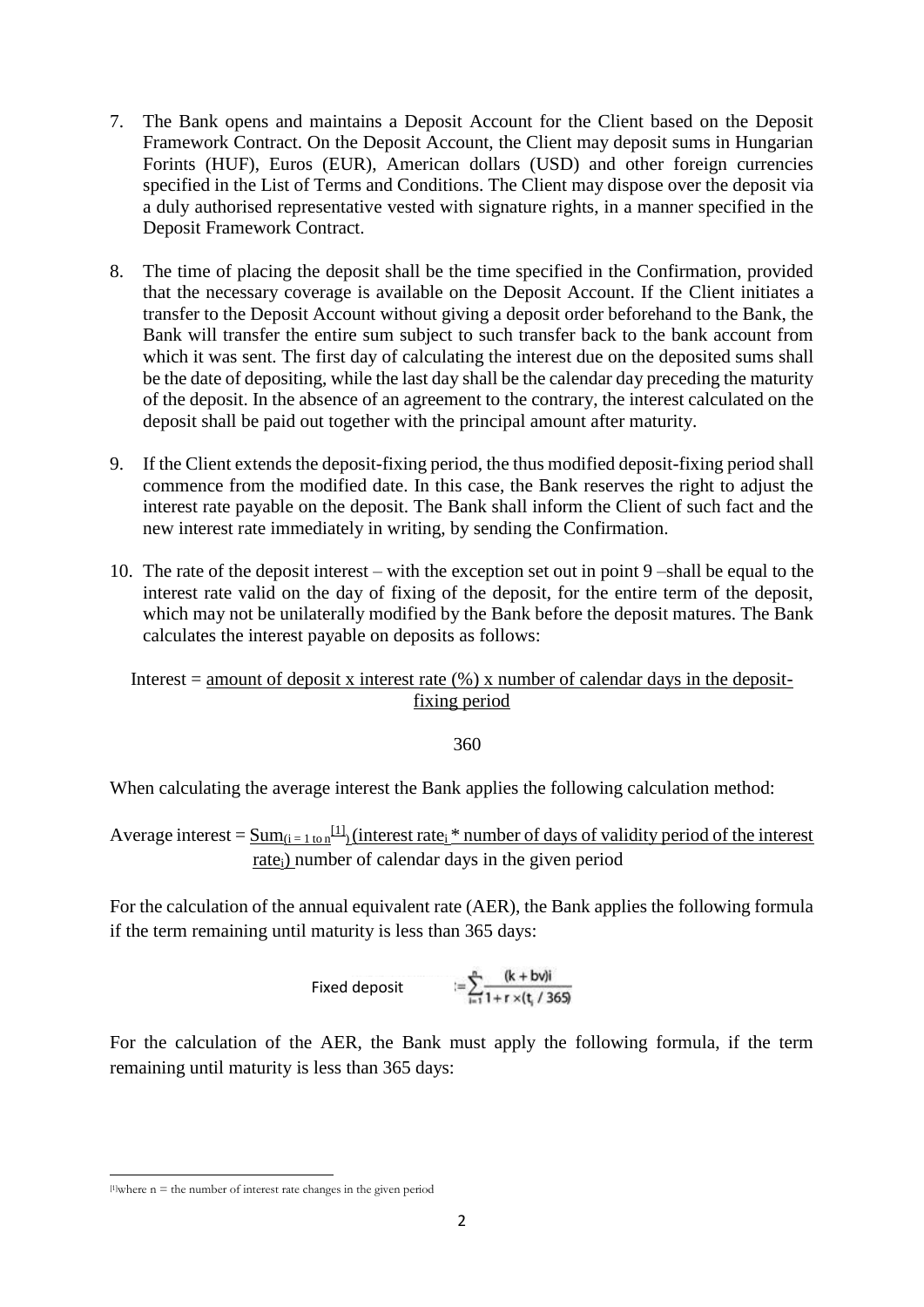Fixed deposit 
$$
= \sum_{i=1}^{n} \frac{(k + b\nu)i}{(1 + r)^{(t_i/365)}}
$$

[3]

[4]

For the calculation of the AER, the Bank must apply the following formula if the depositing of the deposit takes place in several instalments:

$$
\sum_{i=1}^{n} \frac{B_i}{(1+r)^{(t_i/365)}} = \sum_{j=1}^{m} \frac{K_j}{(1+r)^{(t_j/365)}}
$$

- 11. Unless stipulated otherwise in the Deposit Framework Contract, the smallest amount that may be deposited at the Bank is HUF 25 (twenty-five) million, or the equivalent thereof in another currency calculated at the MNB exchange rate valid on the day of deposit fixing, determined in the List of Terms and Conditions.
- 12. The Bank determines individually in the Deposit Framework Contract for each transaction or publishes in the List of Terms and Conditions the shortest period of time during which the deposit may not be withdrawn without the loss of the interest or any part thereof.
- 13. The Client is entitled to terminate the deposit prior to maturity with immediate effect, by way of a written declaration addressed to the Bank. Should the Client terminate the deposit prior to maturity on the basis of this point, the Bank shall pay interest on the deposit in a reduced extent as determined in the Deposit Framework Contract or the List of Terms and Conditions. Unless stipulated otherwise in the Deposit Framework Contract, in the event of termination of the deposit in accordance with this point, the full amount of the deposit shall be terminated.

**.** 

<sup>[3]</sup> where

n: number of interest payments,

r: one hundredth part of the AER,

ti: the number of days remaining from the day of deposit fixing until the ith payout,

<sup>(</sup>k+bv)i: the total of the interest and deposit repayment paid out at the time of the ith payout.

<sup>[4]</sup> where

n = number of payments into the deposit,

 $Bi =$  amount of the ith payment into the deposit,

ti: the number of days remaining from the day of the first depositing until the ith payment into the deposit,

 $r =$  the value of the AER,

 $m =$  the number of payouts,

ti: the number of days remaining from the day of the first depositing until the ith payout,

 $K_i$  = amount of the jth payout.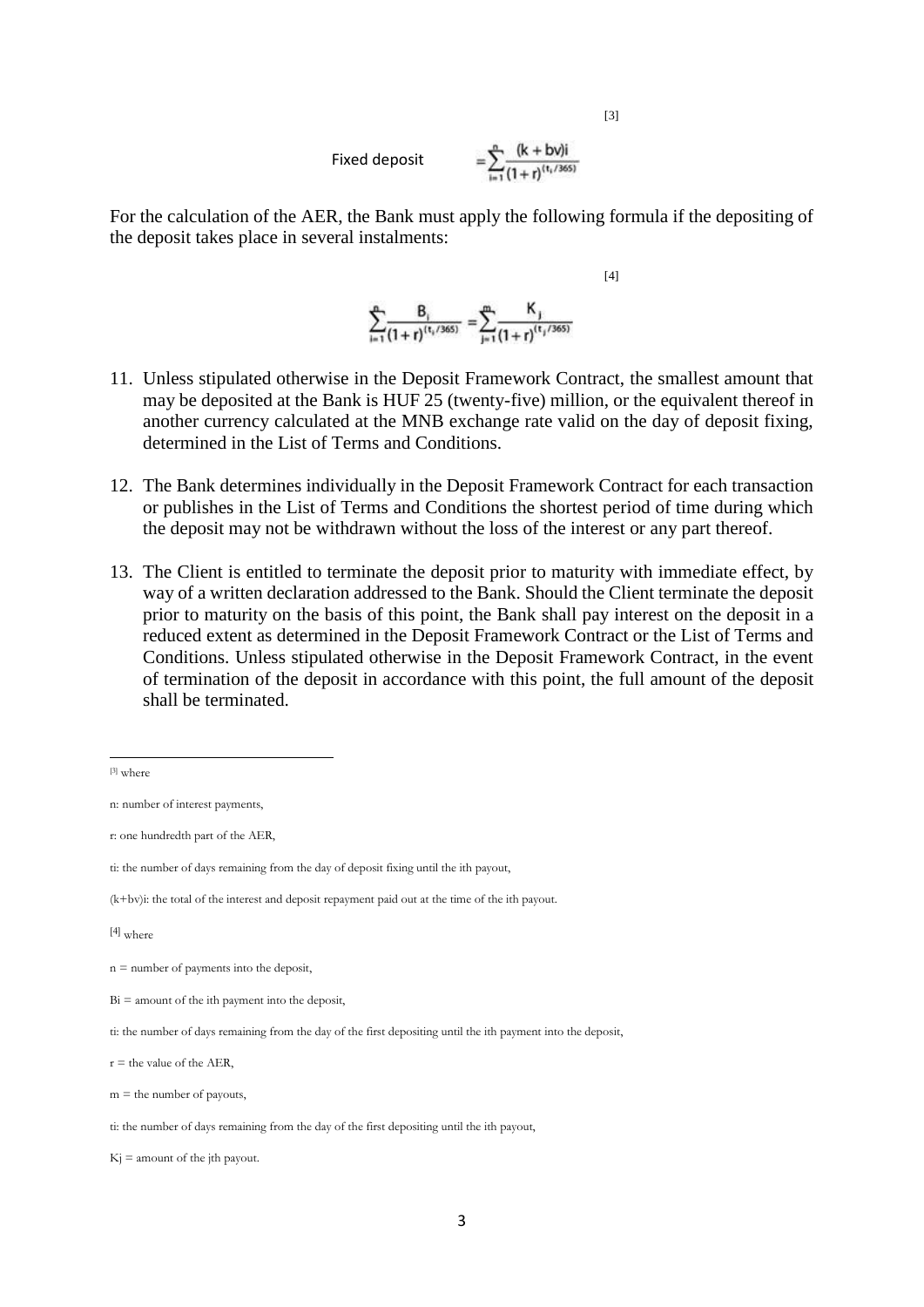- 14. In the absence of an agreement to the contrary, the interest calculated on the deposit shall be paid out together with the principal amount upon maturity. The Bank shall pay the interest to the Client less the deductions in accordance with the relevant and effective statutory requirements.
- 15. Upon the maturity of the fixed deposit as well as upon termination of the deposit, the Bank will transfer the sum of the deposit to the payment account of the Client specified in the Confirmation or the Deposit Framework Contract, which shall be the account from where the deposit has been transferred to the Bank.
- 16. Transactions available on the Deposit Account:

16.1. The Client may also perform the payment of the sum to be deposited on the Deposit Account via transfer from an account kept with another bank.

16.2. No cash may be paid to or withdrawn from the Deposit Account, and no bank cards may be requested for the Deposit Account.

16.3. No payment orders may be initiated from the Deposit Account.

16.4. The deposit may be fixed by concluding the Deposit Framework Contract, pursuant to the provisions thereof.

- 17. Matters not regulated in the Deposit Framework Contract and these GTC shall be governed by the relevant provisions of the Business Regulations of the Bank as may be in effect from time to time as well as the applicable Hungarian laws. Upon signing the Deposit Framework Contract, the Client declares that it is familiar with the provisions of the Business Regulations and these GTC and accepts their application.
- 18. If there is any discrepancy between the provisions of these GTC and those of the Deposit Framework Contract signed by the Client and the Bank or any other document related to the placement of the deposit, the provisions of the latter documents shall prevail.
- 19. These GTC are public and may be viewed and consulted by anyone, at the Bank's premises used for serving Clients, during business hours, and on the Bank's website (www.exim.hu). Upon separate request, the Bank shall provide the GTC to the Client free of charge.
- 20. The Bank is entitled to review the terms and conditions of the deposit services that it provides, and other contractual terms, and to amend the GTC unfavourably for the Client in the event of any change in the prevailing money market conditions or any unfavourable changes that may occur in the Client's financial situation, or if the Client fails to supply the data necessary for debtor rating determined in the contract concluded for the provision of financial services within the specified deadline. The Bank shall inform the Client about any changes in the terms and conditions in writing and in advance. The amendment shall not affect the rate of interest or the extent of the fee applicable for the period prior to the date indicated in the notice.

The Bank is entitled to amend this GTC unilaterally at any time. After the amendment of the GTC, the Bank shall post the amended GTC at its premises used for serving Clients, as well as on its website. The Bank